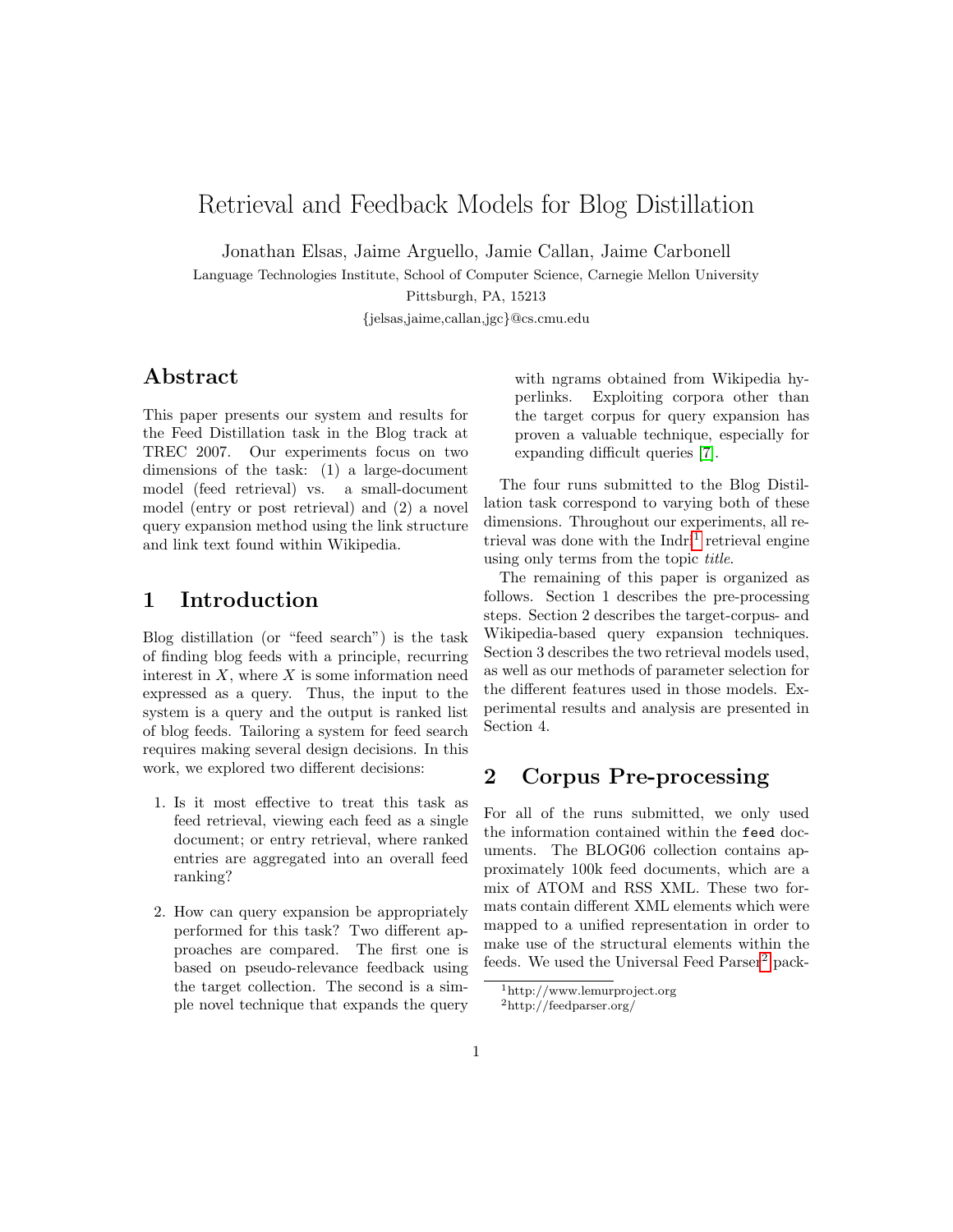age for Python<sup>[3](#page-1-0)</sup> to abstract the different data elements across all feed types to a single universal representation. For details on the mapping between ATOM and RSS elements refer to the Universal Feed Parser documentation. Documents were stemmed using the Krovetz stemmer and common stop words were removed as well as manually identified web- and feed-specific stop words such as "www", "html" and "wordpress". We filtered documents that were selfidentified as non-English (in their feed.lang or channel.language elements) and feeds with fewer than 4 posts.

# 3 Two Query Expansions Models

Query expansion is a well-studied technique used in ad hoc retrieval to improve retrieval performance, particularly for queries with insufficient content. On the TREC 2007 Blog Distillation task, the average number of words per topic ti- $t e<sup>4</sup>$  $t e<sup>4</sup>$  $t e<sup>4</sup>$  was 1.91. Expanding such terse queries with as many relevant terms has a strong potential for improving precision and recall.

#### 3.1 Indri's relevance model

Our first query expansion feature used Indri's built-in facilities for pseudo-relevance feedback [\[2,](#page-5-1) [3,](#page-5-2) [4\]](#page-5-3). To generate our query expansion terms, we constructed a Full Dependence Model query  $[5, 4]$  $[5, 4]$  with the terms in the topic *title*.<sup>[5](#page-1-2)</sup> For all of our submissions, this query was run against the entire indexed feeds and did not take advantage of any indexed document structure. In preliminary experimentation this yielded the best results. Using this query,  $N = 10$  documents were retrieved and a relevance model was built with those returned results. The top  $k = 50$  most likely terms were extracted from that relevance model, and these terms constituted our relevance model query  $Q_{RM}$ . This query was then used as a feature for our unified feed and entry queries.  $N$  and  $k$  were set to values that had previously been shown to be effective for pseudo-relevance feedback in other tasks [\[4\]](#page-5-3).

### 3.2 Wikipedia for query expansion

Some prior work has explored using using Wikipedia for query expansion. In [\[1\]](#page-5-5), Collins-Thompson and Callan combine term association evidence from WordNet<sup>[6](#page-1-3)</sup> and Wikipedia<sup>[7](#page-1-4)</sup> in a Markov chain framework for query expansion. In [\[8\]](#page-5-6), Li et al. use Wikipedia for query expansion more directly. In their algorithm, as in our approach, each test query was run on both the target corpus and Wikipedia. Wikipedia articles were ranked differently, however, utilizing article metadata unique to Wikipedia. Each Wikipedia article belongs to one or more categories. A weight  $W_c$  was assigned to each category c based on the number of articles belonging to c ranking among the top 100. Then, each Wikipedia article d was ranked by a linear combination of its original document score and  $W_d = \sum_{cat(d) \in c} W_c$ , the sum of the weights  $W_c$  for each category  $c$  to which d belongs. Twenty expansion terms were selected ad hoc from the top 40 Wikipedia articles.

Wikipedia articles are available for download in their original markup language, called Wikitext, which encodes useful metadata such as the article's title and its hyperlinks. Each hyperlink contains both the title of the target page and optional anchor text. In cases where no anchor text is specified, it resolves to the title of the target page. During preprocessing, a sample of about 650, 000 articles from the English portion of the Wikipedia were indexed using Indri. Our simple

<span id="page-1-1"></span><span id="page-1-0"></span><sup>3</sup>http://www.python.org/

 $4$ Only text from the topic *title* was used to query the system on all 4 runs submitted to the track, as the topic title more closely resembles the types of queries a real user might submit to a search engine compared to compared to the topic description and narrative

<span id="page-1-2"></span><sup>&</sup>lt;sup>5</sup>Throughout these experiments, parameters for the full dependence model queries were set identically to [\[5\]](#page-5-4): 0.8 for the unigram feature weights and 0.1 for the window and proximity feature weights.

<span id="page-1-4"></span><span id="page-1-3"></span><sup>6</sup>http://wordnet.princeton.edu/ <sup>7</sup>http://www.wikipedia.org/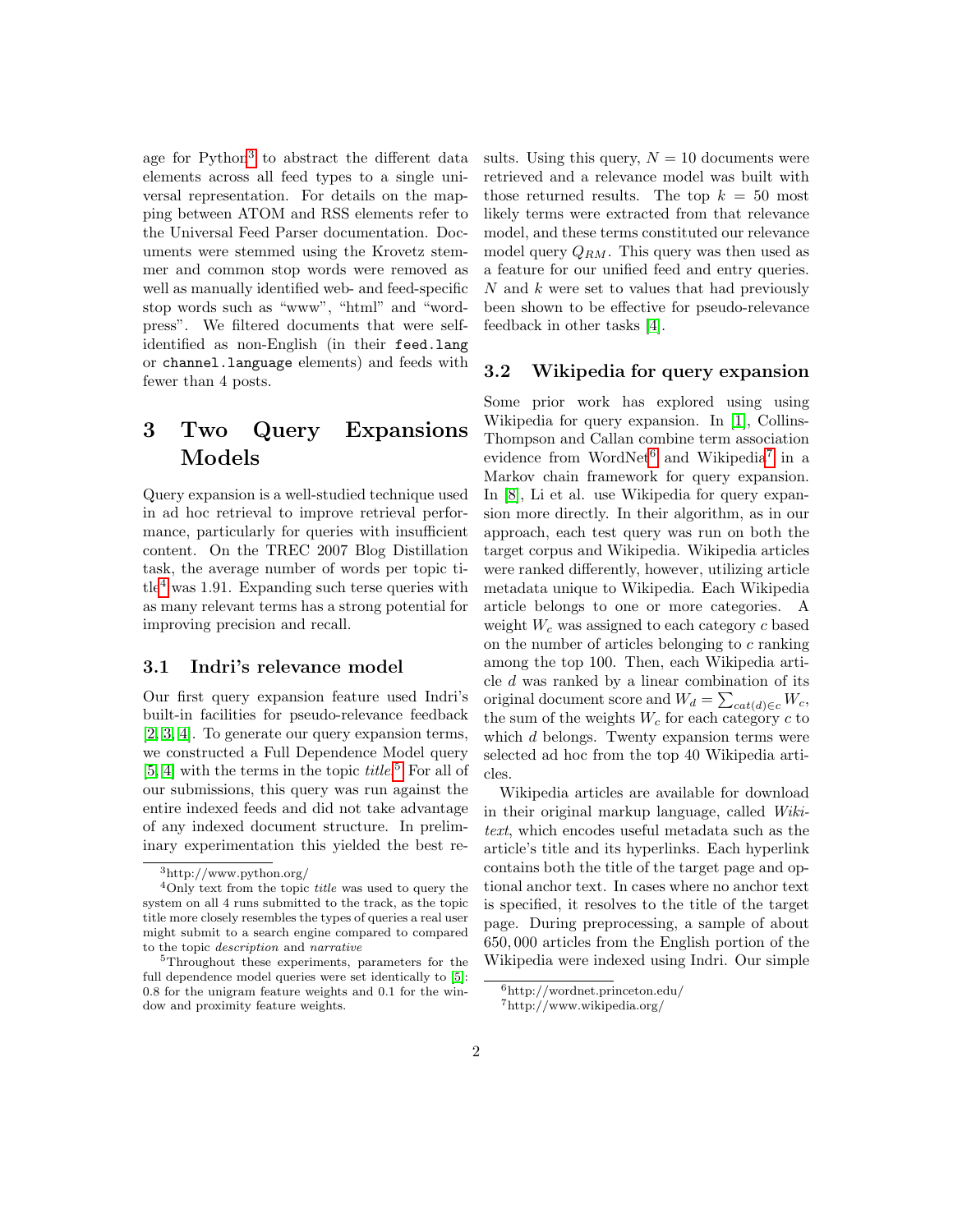algorithm was motivated by the observation that valuable expansion ngrams are contained in hyperlinks pointing to Wikipedia articles that are relevant to the base query.

First, the seed query was run against the Wikipedia corpus. The top  $N$  ranked articles were added to set  $D_N$ . Then, all anchor phrases used in hyperlinks in  $D<sub>N</sub>$  were added to set  $A_{(D_N)}$ . Note that an anchor phrase  $a_i$  in  $A_{(D_N)}$ may occur several times in  $D<sub>N</sub>$  and different occurrences of  $a_i$  need not be associated with hyperlinks to the same article. For example, suppose that the seed query is space exploration. Within the top  $N$  articles, the phrase  $NASA$  may occur several times as the anchor text of a hyperlink. Some of these hyperlinks may link to the Wikipedia article on the National Aeronautics and Space Administration, while others may link to the Wikipedia article on the NASA Ames Research Center, and so forth. A single occurrence of anchor phrase  $a_i$  is denoted as  $a_{i_j}$  and the target article of the hyperlink anchored by  $a_{i_j}$  is denoted as  $target(a_{i_j})$ . Each anchor phrase  $a_i$ was scored according to

$$
score(a_i) = \sum_{a_{ij} \in A_{(D_N)}} \left[ \mathbb{I}(\text{rank}(\text{target}(a_{i_j})) \le T) \times (T - \text{rank}(\text{target}(a_{i_j}))) \right].
$$

The identity function  $I(\cdot)$  equals 1 if  $rank(target(a_{i_j})) \leq T$  and 0 otherwise. Intuitively, the score of anchor ngram  $a_i$  is highest when the hyperlinks anchored by  $a_i$  link to many articles that are ranked highly against the seed query. In our runs,  $N = 1000$  and  $T = 500$ , and were selected ad hoc. Anchor ngrams occurring less than 3 times were ignored and the 20 top scoring anchor ngrams were selected. Their scores were normalized to sum to 1 and each ngram's normalized score was used to weight it with respect to the other expansion ngrams.

N and T may seem large compared to parameters typical of PRF. Intuitively,  $N$  and  $T$  play different roles. N controls the size of the search space. T controls the range of topical aspect of the ngrams considered. Thus, a large N and

a small T increases the chance of finding synonyms or paraphrases of the same concept by focusing on many anchor ngrams that link to the same highly-ranked article. With larger values of T, it is expected that ngrams will relate to a wider range of topics. Larger values of T also increase the risk of extracting irrelevant ngrams. By setting  $N$  and  $T$  large in our runs, we aim for high synonym variability and broad topical aspect coverage. One natural question is how sensitive this method is to parameters N and T. Ultimately, anchor ngrams are scored proportional to the rank of their hyperlink's target page. Initial experiments varying  $N$  and  $T$  with T sufficiently large ( $\geq$  100) showed stability in the top ranked expansion phrases.

Finally, the resulting query,  $Q_W$  is given by:

$$
\#weight(\quad score(a_1) \; DM_{a_1} \quad score(a_2) \; DM_{a_2} \quad \ldots \qquad score(a_{20}) \; DM_{a_{20}})
$$

where  $DM_{a_i}$  is the Full-dependence model query formed with the anchor text ngram,  $a_i$ .

## 4 Two Retrieval Models

As described above, we investigated two models of feed retrieval: (1) the large document approach, where each feed was treated as a single document and then ranked in the typical fashion, and (2) the small document approach, where posts were the unit of retrieval and feeds were ranked based on the quantity and quality of their retrieved posts. The following sections describe these two approaches in detail and our method for selecting parameters used in these models.

#### 4.1 Large Document Model

The large document approach does not distinguish between post content and number of posts within a feed. We did retain the structural elements present in feeds such as feed.title and feed.entry, but treated these as features of the monolithic feed document. We performed retrieval in a standard fashion on these feed doc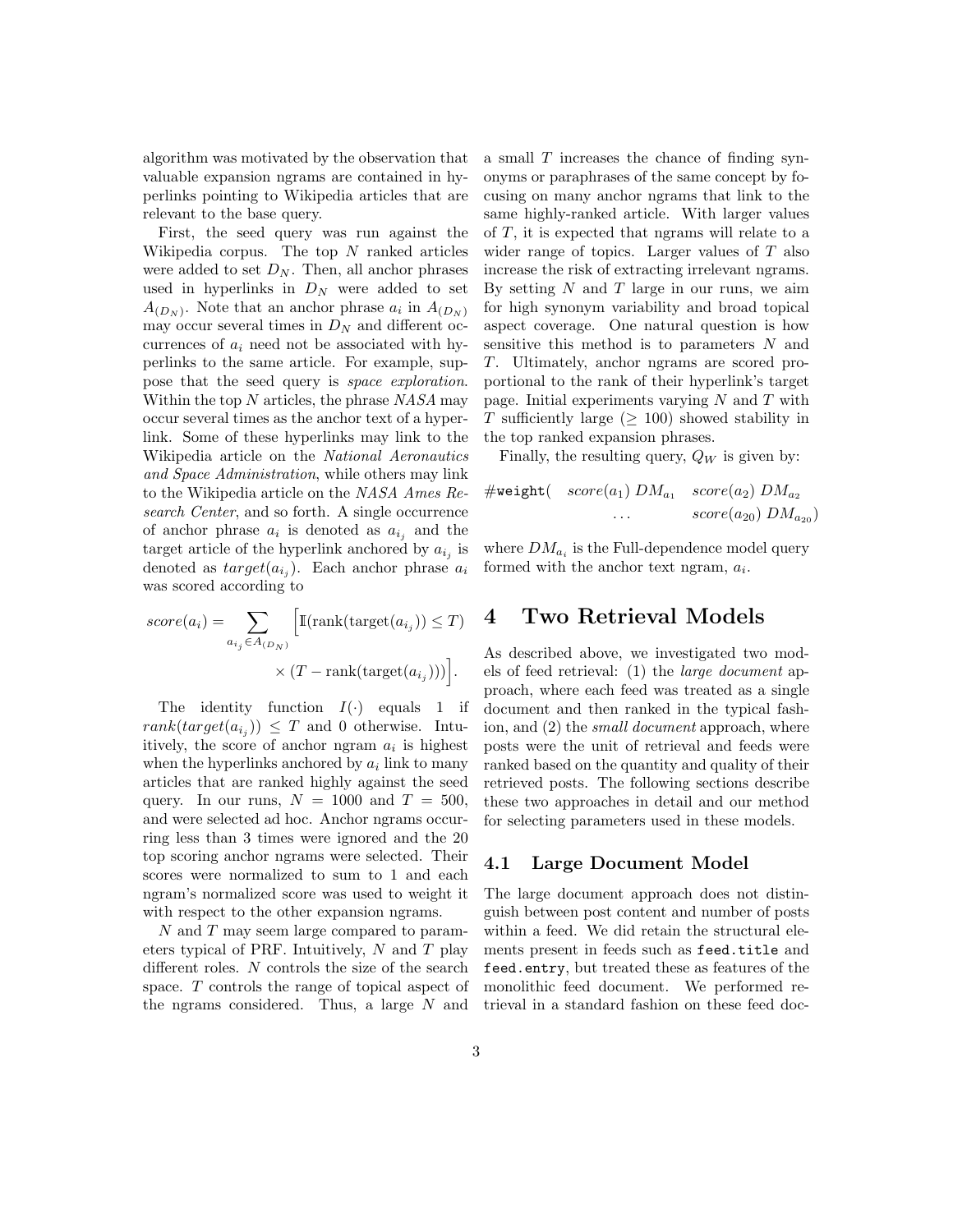uments, utilizing the feed and entry structural elements.

The query features used in the large document model are given below:

- Full Dependence Model on the feed.title field  $(DM_T)$ ,
- Full Dependence Model on the feed.entry field(s)  $(DM_E)$ ,
- Indri's Relevance Modeling PRF  $(Q_{RM})$ , and
- Wikipedia-based expansion  $(Q_W)$ .

and the final Indri query is as follows:

$$
\# \mathtt{weight} (\quad \ \ \lambda_T \; DM_T \quad \ \ \lambda_E \; DM_E \\ \quad \ \ \lambda_{RM} \; Q_{RM} \quad \ \ \lambda_W \; Q_W)
$$

where  $\lambda_i > 0, \sum \lambda_i = 1$ .

## 4.2 Small Document Model

The small document model views the feeds as different document collections and the entries as documents within those collections. Under this framework, the feed retrieval task can be seen as analogous to that of resource selection or ranking in federated search – given a query, find the document collections most likely to contain relevant documents.

Our approach to resource ranking was similar to the Relevant Document Distribution Estimation (ReDDE) [\[6\]](#page-5-7). In that approach, given known (true or estimated) collection sizes and a database of sampled documents from all collections, collections are ranked by retrieving from the sampled database and summing the document scores from that sampled retrieval. The basic ReDDE resource scoring formula for collection  $C_j$  is:

$$
\hat{Rel}_q(j) = \sum_{d_i \in C_j} P(\text{rel}|d_i) P(d_i|C_j) N_{C_j}
$$

where  $P(\text{rel}|d_i)$  is the probability of document relevance for the query,  $P(d_i|C_j)$  is the probability of selecting the document from collection  $C_j$ 

version of the true collection), and  $N_{C_j}$  is the size of the collection.

To support a simplified federated search model of feed retrieval, we chose to create a new collection by sampling the posts from each feed. The BLOG06 corpus contains feeds ranking in size from just 1 or 2 posts to feeds with several hundred. Figure [1](#page-3-0) illustrates the distribution of feed sizes in the corpus.





<span id="page-3-0"></span>Figure 1: Blog size distribution

When creating the corpus for our federated search model, we sampled 100 posts per feed (with replacement), letting us assume a uniform  $N_{C_i} = 100 \ \forall j$ . Assuming all posts are equally likely to be retrieved for each feed, i.e.  $P(d_i|C_j) = 1/100$ , the above resource scoring formula simplifies to:

$$
\hat{Rel}_q(j) = \sum_{d_i \in C_j} P(\text{rel}|d_i)
$$

(or, as is typically the case, from our sampled lection  $N'_{C_j}$ . Here, we set  $N_{C_j} = N'_{C_j} = 100 \; \forall j$ . There is one difference between our approach and the ReDDE approach. In the ReDDE approach,  $N_{C_j}$  is the size of the original collection (possibly estimated), and not the size of the sampled col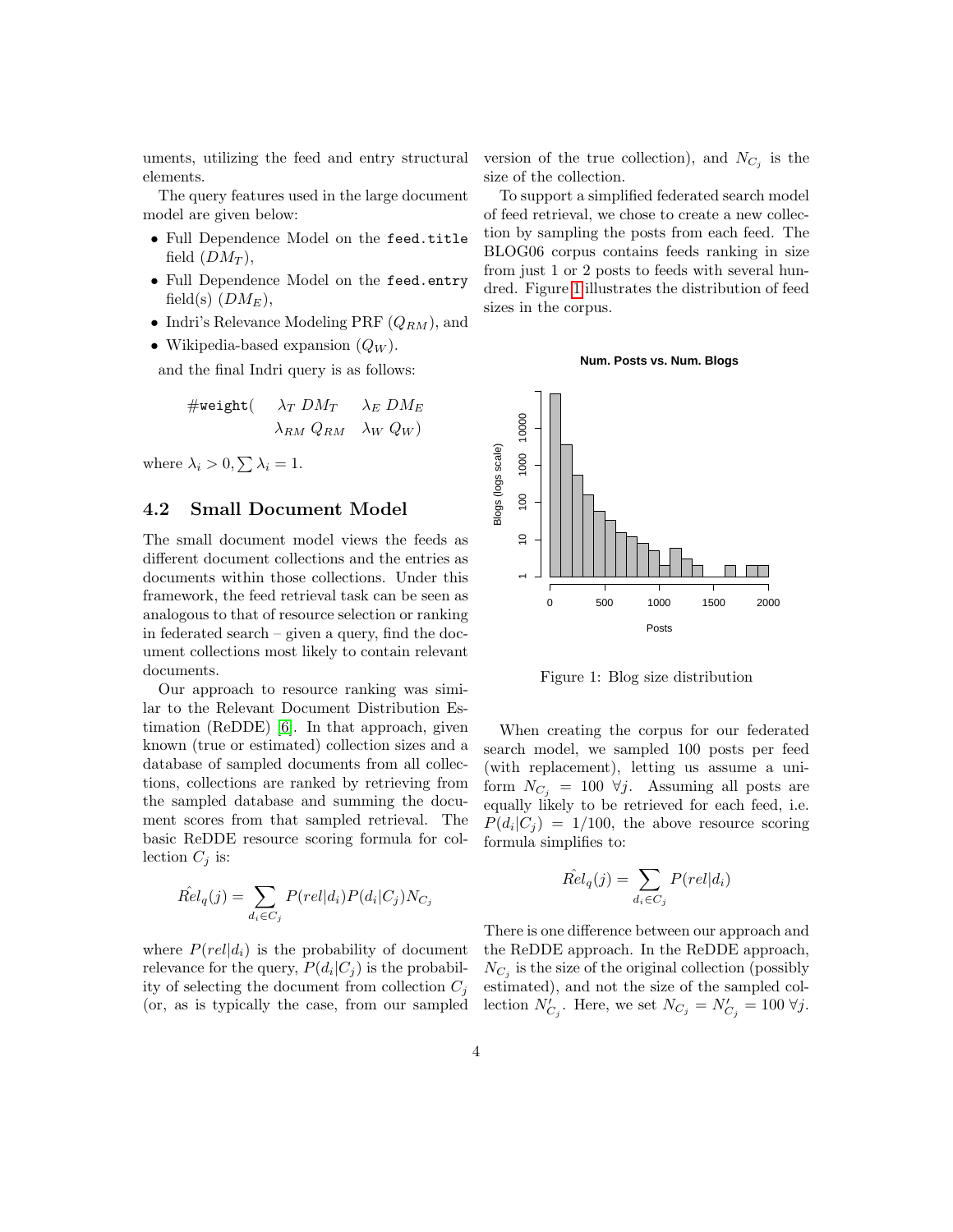By doing so, a feed's original, pre-sampled size does not directly factor into the scoring function. This choice was made because the goal of the task is to find feeds with a central interest in some topic  $X$ , irrespective of feed size.

The scoring function,  $\hat{Rel}_q(j)$ , can be easily expressed in the Indri query language:

#wsum( 1.0 #combine[entry](  $Q_E$  ))

where  $Q_E$  is our entry query, the inner #combine[entry] produces scores over entries within a single feed, and the outer #wsum adds these scores to generate a feed-level score. Note that there is no #sum operator in the Indri query language, necessitating the constant 1.0 in the query, which doesn't have any effect on the final ranking.

The entry query  $Q_E$  used the same pseudorelevance feedback features described above:

 $\#$ weight( $\lambda_E$   $DM_E$   $\lambda_{BM}$   $Q_{BM}$   $\lambda_W$   $Q_W$ )

#### 4.3 Parameter Selection

The above queries have a number of free parameters that must be chosen appropriately for effective retrieval. To do this, we selected a small subset of the queries (956, 964, 966, 986, 989, 991 and two others not included in the evaluation), performed initial retrieval experiments using simple bag-of-words queries, and judged the top 50 documents retrieved as relevant/nonrelevant. We used this small training set to tune our parameters via a simple grid-search. Table [1](#page-4-0) gives the parameter settings that maximized mean average precision for all runs using both retrieval models and different pseudo relevance feedback features.

Although we used a small subset of the evaluation queries to train our system, we do not believe our results are strongly biased towards these queries. Our best run's performance (CMUfeedW) on these training queries was highly variable, achieving the best performance on only one of the training queries (989) and close to our worst performance on several

| Model       | $\rm PRF$ | $\lambda_T$ | $\lambda_E$ | $\lambda_{RM}$ | $\lambda_W$ |
|-------------|-----------|-------------|-------------|----------------|-------------|
| $large-doc$ | R.M       | 0.2         | 0.6         | 0.2            |             |
|             | $RM+W$    | 0.2         | 0.3         | 0.1            | 0.4         |
| small-doc   | RМ        |             | 0.3         | 0.7            |             |
|             | $RM+W$    |             | 0.3         | 0.5            | 0.2         |

<span id="page-4-0"></span>Table 1: Query weight settings. RM=Relevance Model PRF, W=Wikipedia PRF

others. Figure [2](#page-5-8) shows the performance of this run with the training queries clearly indicated.

### 4.4 Results & Discussion

Table [2](#page-4-1) shows the performance of our four runs: large document (CMUfeed) vs. small document (CMUentry) retrieval models and the Wikipedia (\*W) expansion model. The large document model clearly outperformed the small document model, and Wikipedia-based expansion improved average performance of all runs. Figure [2](#page-5-8) shows our best run (CMUfeedW) compared to the per-query best and median average precision values.

| Run              | MAP    | R-prec | P <sub>10</sub> |
|------------------|--------|--------|-----------------|
| <b>CMU</b> feed  | 0.3385 | 0.4087 | 0.4733          |
| <b>CMU</b> feedW | 0.3695 | 0.4245 | 0.5356          |
| <b>CMU</b> entry | 0.2453 | 0.3277 | 0.4089          |
| CMUentryW        | 0.2552 | 0.3384 | 0.4267          |

<span id="page-4-1"></span>Table 2: Performance of our 4 runs

Retrieval performance was superior with Wikipedia-based query expansion than without. Adding Wikipedia-based expansion improved performance in 30/45 queries under the small document model and 34/45 queries under the large document model. The largest improvement under both document models, based on average precision, was for query 967, home baking. An improvement of 6, 780% was achieved under the small document model and 683% under the large document model. Table [3,](#page-5-9) shows the expansion terms obtained in descending order of confidence for both retrieval models.